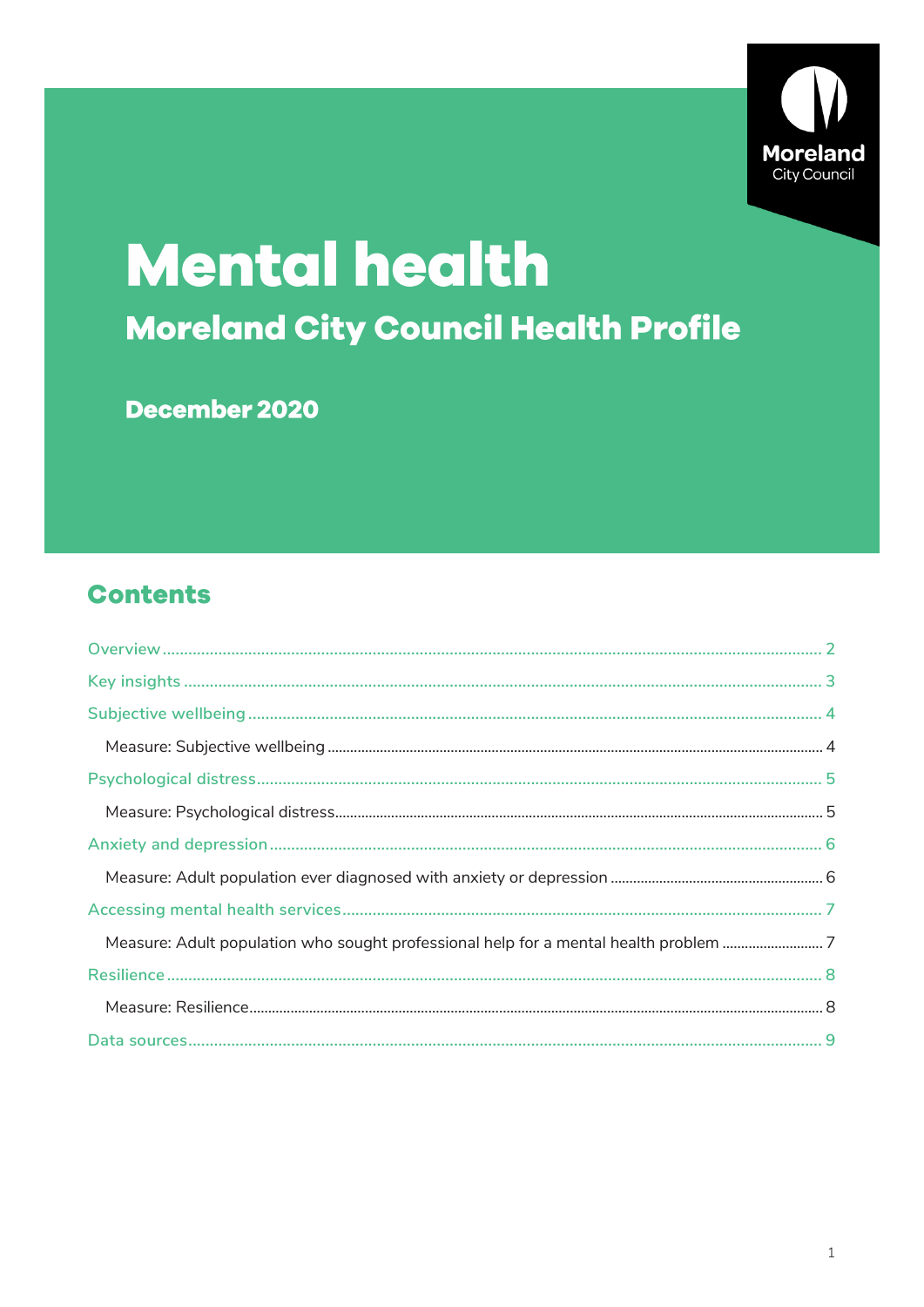### <span id="page-1-0"></span>**Overview**

*Aboriginal and Torres Strait Islander peoples are respectfully warned that the following report includes information associated with deceased persons from events that have occurred in Victoria. No names, voices or direct events are recorded within this report; however, the sensitive nature of the information is associated with the commencement of dreaming for many Aboriginal people and may impact some readers.* 

Mental Health is defined by the World Health Organisation as *'*a state of well-being in which every individual realises his or her own potential, can cope with the normal stresses of life, can work productively and fruitfully and is able to make a contribution to her or his community'*.* However, the term mental health is often used as a substitute to describe mental health conditions such as anxiety, depression, schizophrenia and others. Mental health can also be thought of as a continuum- where on one end there is good mental health, people can cope and manage stress well and on the other end is poor mental health, where mental health illnesses are present and can cause significant disruption to productivity, potential and daily life. Mental health is a core component of health, it, along with the physical and social components will determine a person's level of overall health and wellbeing.

#### Moreland context

Wellbeing is a measure of a deep and enduring sense of satisfaction. The average subjective wellbeing in Moreland is slightly lower than the Inner Metro Region average. It is particularly low for people aged 75 and over, with this age group reporting an average subjective wellbeing index of 71.0 out of 100, significantly lower than the Inner Metro Region average of 80.8. Over one quarter (27.4%) of adults are diagnosed with anxiety or depression in Moreland. Although it is equal to the proportion overall in Victoria, it nonetheless makes anxiety or depression the leading diagnosed chronic disease in Moreland.

A significantly higher proportion of adults who identify as LGBTQIA+ have experienced high or very high levels of psychological distress compared with the broader adult population in Victoria. This is also true for Aboriginal and Torres Strait Islander people, who are three times more likely to experience high or very high levels of psychological distress than non-Aboriginal people. 44.8% of adults who identify as LGBTQIA+ are diagnosed with anxiety or depression, which is significantly disproportionate when compared to 27.4% of all adults. Also, 62.3% of Aboriginal and Torres Strait Islander people who committed suicide had a diagnosed mental illness. Further to the point, suicide rates of Aboriginal and Torres Strait Islander people in Victoria are double that of the non-Indigenous population. Notably, young Aboriginal and Torres Strait Islander Victorians are most at risk.

In addition to Aboriginal and Torres Strait Islander people and people who identify as LGBTQIA+, people living with disability also experience lower subjective wellbeing and resilience than people without a disability. Out of 100 points, they score approximately 9 points lower for subjective wellbeing. They also score approximately 0.6 points lower out of 8 for resilience, which indicates a lower capacity to cope with stress and unexpected life events.

In summary, key issues include:

- Over one quarter of Moreland adults are diagnosed with anxiety or depression
- Increase in mental health impacts since Covid-19
- Low levels of subjective wellbeing for people aged over 75 years, Aboriginal Victorians, LGBTIQA+ adults and people with disability.
- A much higher proportion of adults who identify as LGBTIQA+ are diagnosed with anxiety or depression and have experienced high or very high levels of psychological distress.
- High rates of suicide and psychological distress in Aboriginal and Torres Strait Islander people in Victoria, with young people particularly at risk.
- Lower levels of resilience for people with disability.
- Climate related anxiety, particularly for young people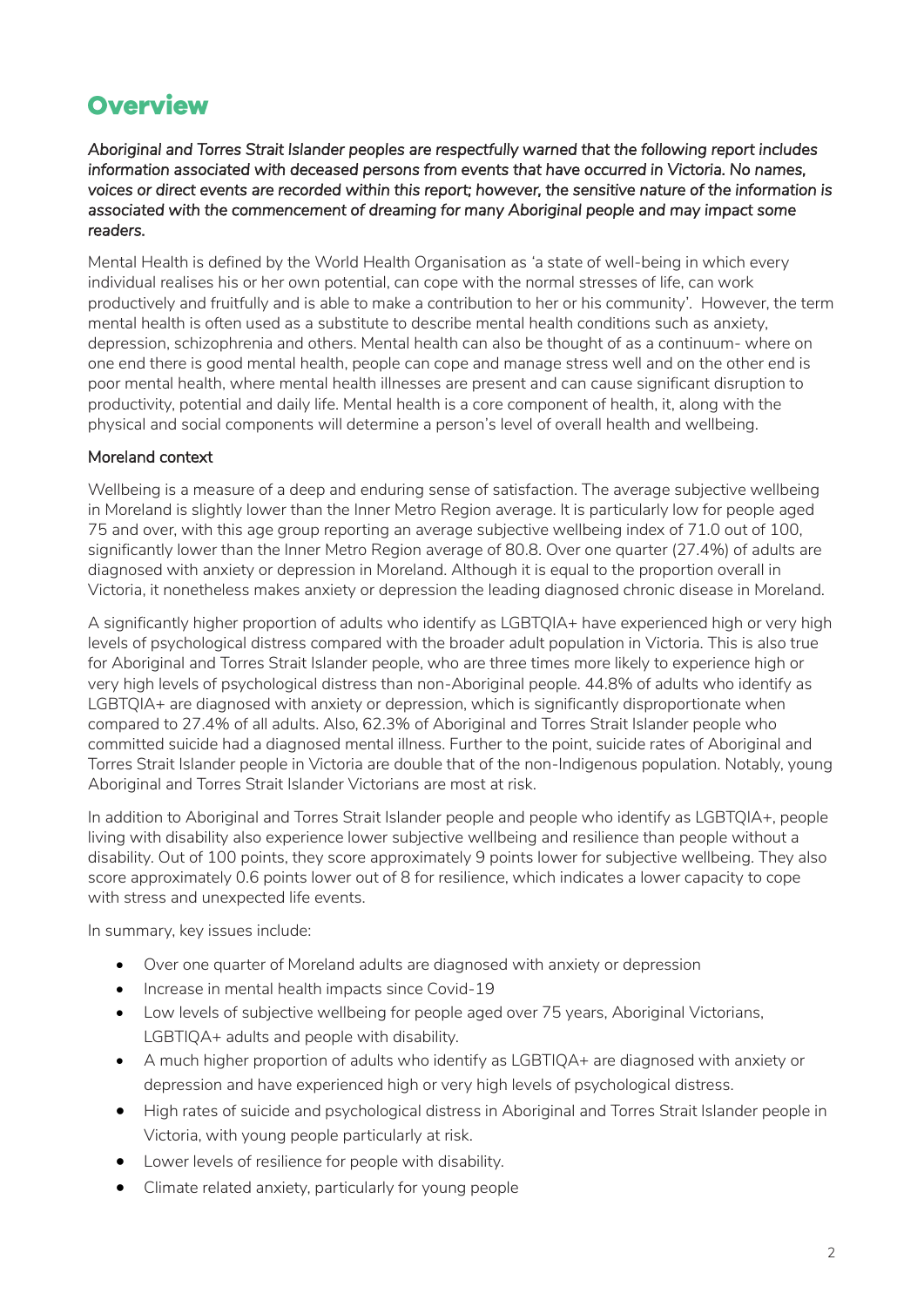# <span id="page-2-0"></span>**Key insights**

#### Areas where Moreland performs at or above the regional average:

- In 2017, 15.6% of people in Moreland experienced a high or very high level of psychological distress. This is consistent with the rate for Victoria (15.4%).
- 27.4% of adults in Moreland have ever been diagnosed with anxiety or depression. This is consistent with the proportion in Victoria (27.4%).
- 20.9% of adults in Moreland have sought professional help for a mental health problem in the previous year, which is higher than the Victorian average (17.6%).

#### Areas where Moreland performs below the regional average:

- The average subjective wellbeing in Moreland is 76.1 out of 100, which is slightly lower than the average of 77.4 for the Inner Metro Region.
- Resilience is a measure that gives an indication of the individual's capacity to cope with stress or unexpected life events. The average level of resilience in Moreland is 6.3 out of a total possible of 8, which is slightly lower than the level of resilience of 6.5 for the Inner Metro Region.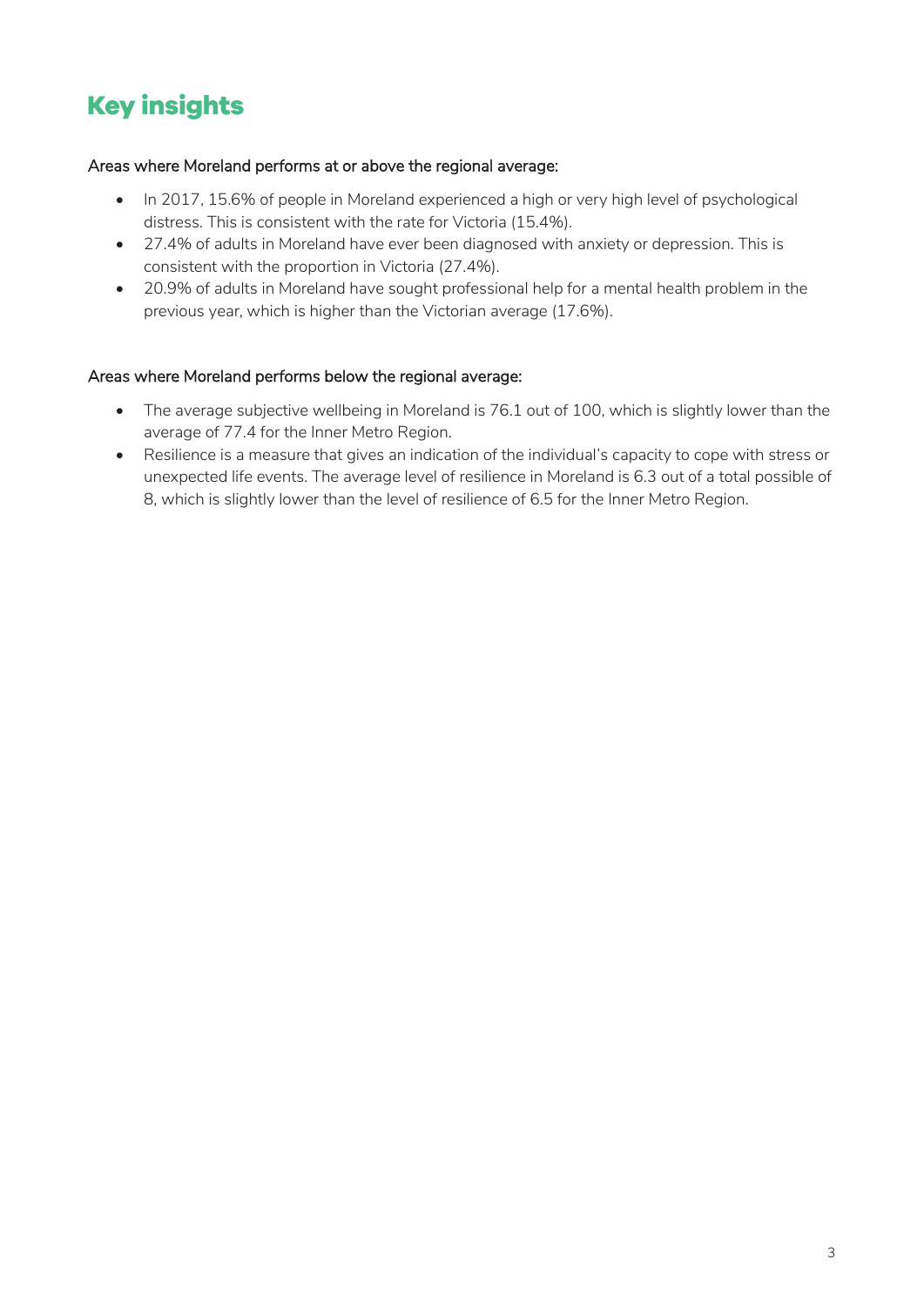### <span id="page-3-0"></span>**Subjective wellbeing**

#### <span id="page-3-1"></span>**Measure: Subjective wellbeing**

Wellbeing is a subjective measure of an individual's quality of life. Wellbeing is a measure of a deep and enduring sense of satisfaction, as opposed to a momentary burst of happiness. Wellbeing is measured in the VicHealth Indicators Survey using the Australian Unity Personal Wellbeing Index, which includes ratings across seven domains: standard of living, achievements in life, community connection, personal relationships, safety, and future security.

The average subjective wellbeing in Moreland is 76.1 out of 100, which is slightly lower than the average of 77.4 for the Inner Metro Region.

| Age group     | <b>Moreland</b> | <b>Inner Metro</b><br><b>Region</b> |
|---------------|-----------------|-------------------------------------|
| $18-24$ years | 77.6            | 75.8                                |
| $25-34$ years | 76.6            | 77.0                                |
| 35-44 years   | 75.5            | 76.9                                |
| 45-54 years   | 73.2            | 77.1                                |
| 55-64 years   | 77.6            | 79.5                                |
| 65-74 years   | 83.2            | 79.8                                |
| 75+ years     | 71.0            | 80.8                                |
| Overall       | 76.1            | 77.4                                |

Table. Subjective wellbeing by age group for Moreland and Inner Metro Region



Source: VicHealth Indicators Survey 2015



#### PANDEMIC

Women are experiencing worse mental health compared to men during the pandemic (Inner North West Primary Care Partnership, 2020).

COVID-19 will have a multi-faceted, disproportionate on long-term impact on young people's lives (YACVIC, 2020).



#### PRIORITY GROUPS

Aboriginal Victorians may experience increased negative mental health outcomes due to significant risk factors including widespread grief and loss, impacts of the Stolen Generations and removal of children, unresolved trauma, separation from culture and associated identity issues, and discrimination based on race or culture (VACCHO, 2020).

LGBTIQ individuals disclosed less favourable mental health outcomes than others, including lesser satisfaction with life, with 28% rating their life satisfaction as 'fair' or 'poor' compared with 20% of the broader population (Victorian Population Health Survey, 2017).

Aboriginal LGBTIQ Victorians are at an increased risk of mental ill-health, including depression, anxiety disorders, self-harm and suicide, compounded by the effects of intersectional marginalisation and discrimination (Australian Institute of Health and Welfare, 2015; Leonard et al. 2012; Farrell 2015).

People with disability scored significantly lower for subjective wellbeing than people without disability (approximately 9 points lower out of 100) for Victoria (Victorian Population Health Services 2017).

For young people in Moreland in Grades 3-12, 23% feel nervous, anxious or on edge and 21% don't feel good about themselves (Youth Resilience Survey, 2020)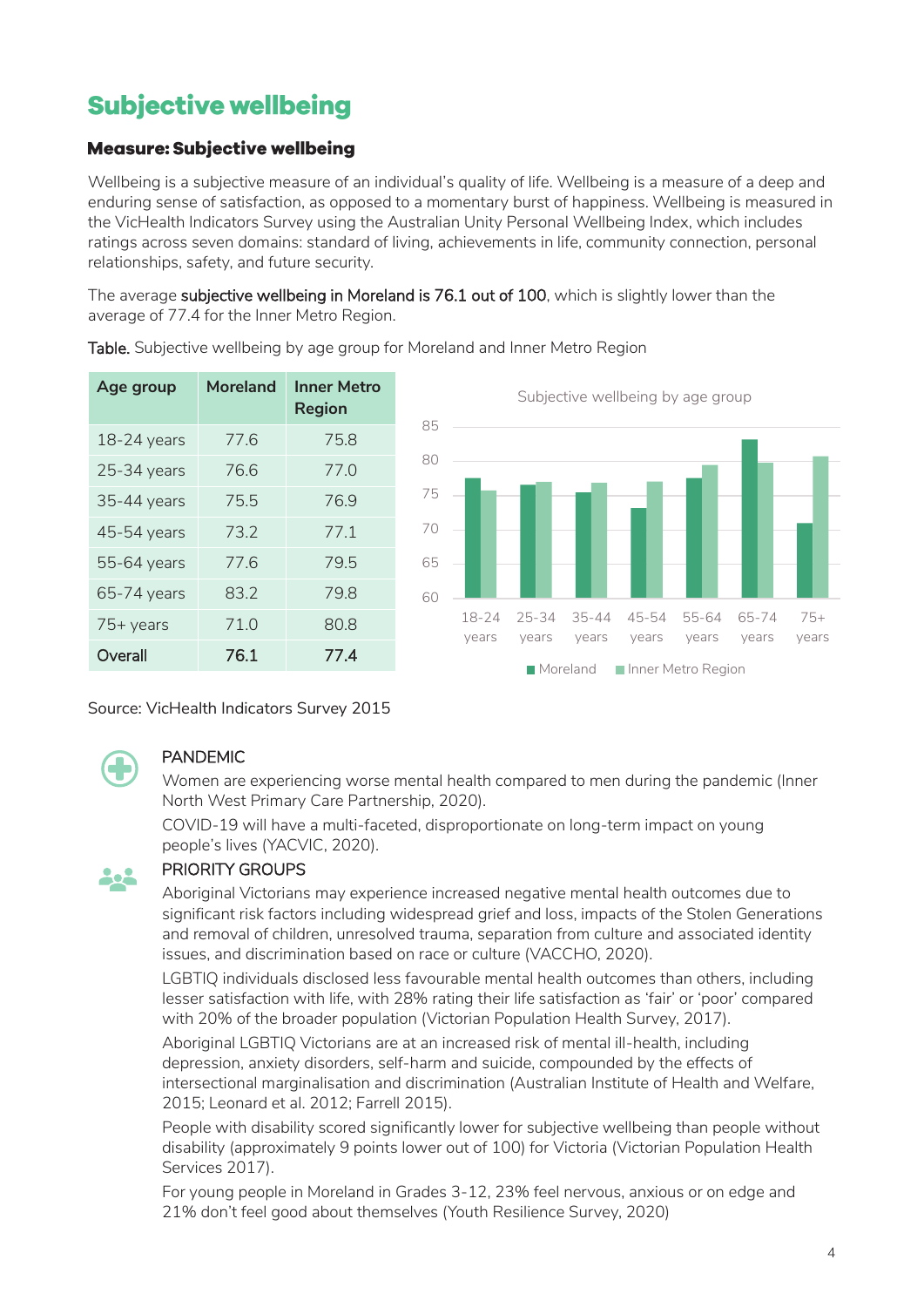# <span id="page-4-0"></span>**Psychological distress**

#### <span id="page-4-1"></span>**Measure: Psychological distress**

15.6% of people in Moreland have experienced a high or very high level of psychological distress. This is consistent with the rate for Victoria (15.4%) but lower than the average for the North Division (16.5%).

| <b>Level of</b> | <b>Moreland</b> | <b>Victoria</b> |            |      |          |      | Level of psychological distress |                                     |
|-----------------|-----------------|-----------------|------------|------|----------|------|---------------------------------|-------------------------------------|
| psychological   |                 |                 | 60%        |      |          |      |                                 |                                     |
| distress        |                 |                 | 50%        |      |          |      |                                 |                                     |
| Mild            | 50.9%           | 53.9%           | 40%        |      |          |      |                                 |                                     |
| Moderate        | 26.6%           | 24.7%           | 30%<br>20% |      |          |      |                                 | Moreland<br>$\blacksquare$ Victoria |
| High            | 10.3%           | 10.6%           | 10%        |      |          |      |                                 |                                     |
| Very high       | 5.3%            | 4.9%            | 0%         |      |          |      |                                 |                                     |
|                 |                 |                 |            | Mild | Moderate | High | Very high                       |                                     |

Table. Level of psychological distress in Moreland and Victoria

Source: Victorian Population Health Survey 2017



#### PANDEMIC

80% of Aboriginal Victorians are reporting high levels of psychological distress during the COVID-19 lockdown compared with 44% of all Victorians (Inner North West Primary Care Partnership, 2020).

#### PRIORITY GROUPS

In Moreland, a higher percentage of females (17.4%) than males (13%) reported high or very high levels of psychological distress (Victorian Population Health Survey, 2017).

24.4% of LGBTIQ adults had high or very high levels of psychological distress compared with 14.5% of the broader adult population in Victoria (Victorian Population Health Survey 2017).

Aboriginal people are around three times more likely to experience high or very high levels of psychological distress than non-Aboriginal Victorians (Korin Korin Balit Djak 2017).

#### CLIMATE CHANGE

Higher heat days can lead to increased rates of stress, anxiety and harmful behaviours, including more incidents of domestic violence (The Australia Institute, 2018).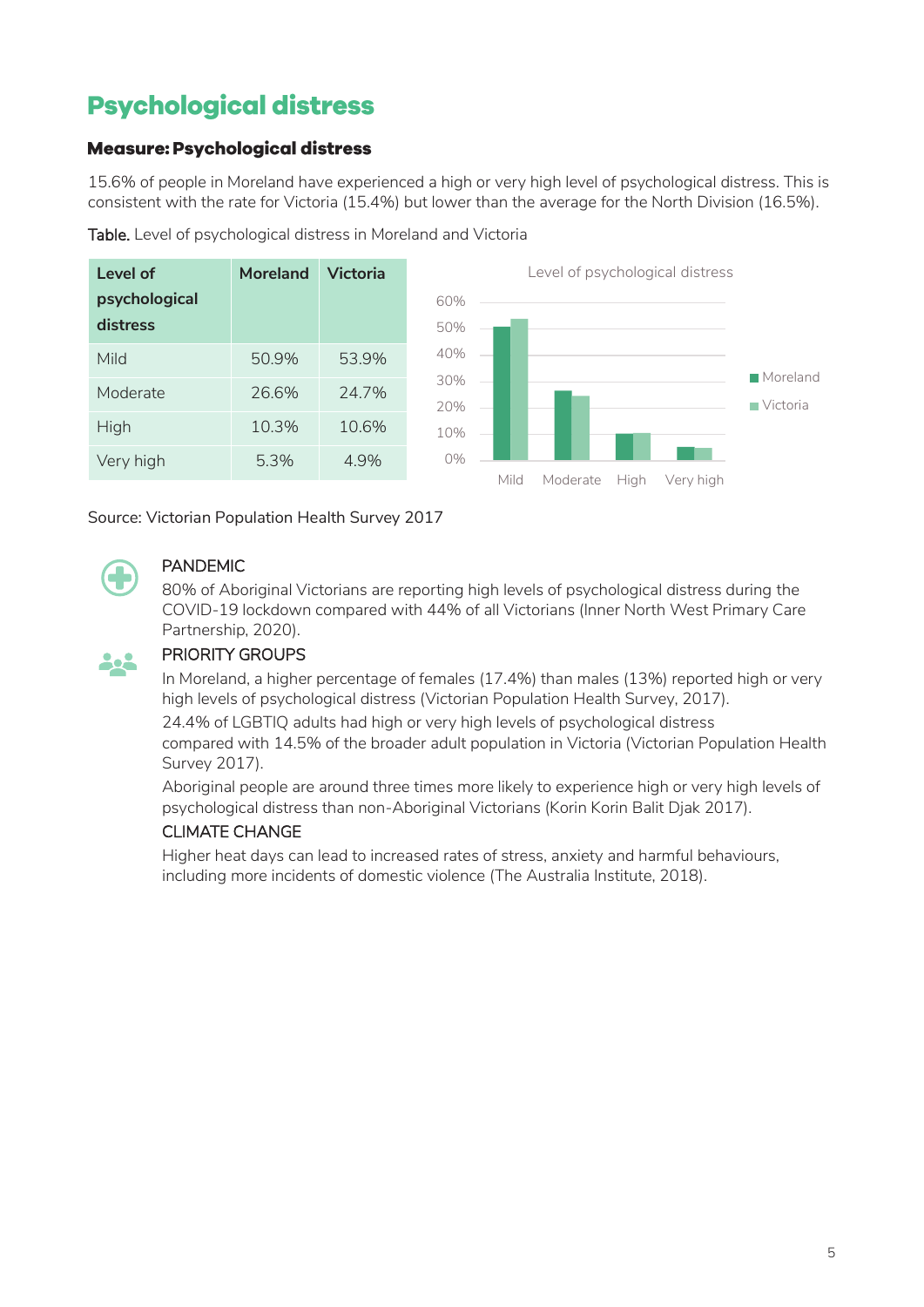# <span id="page-5-0"></span>**Anxiety and depression**

#### <span id="page-5-1"></span>Measure: Adult population ever diagnosed with anxiety or depression

27.4% of adults in Moreland have ever been diagnosed with anxiety or depression. This is consistent with the proportion in Victoria (27.4%).

62.3% of suicides of Aboriginal and Torres Strait Island peoples had a diagnosed mental illness, which is a higher proportion than for all Victorians (55.7%). 44.8% of LGBTIQ adults had been diagnosed with anxiety or depression compared to 27.4% of all adults.

Table. Proportion of adult population ever diagnosed with anxiety or depression



Source: Victorian Population Health Survey 2017



#### PRIORITY GROUPS

Suicide rates of Aboriginal and Torres Strait Islander people in Victoria are twice that of the State's non-Indigenous population, with young Indigenous Victorians being most at risk (Coroners Court of Victoria, 2020). Between 1 January 2009 – 30 April 2020, there were 117 Aboriginal and Torres Strait Islander suicides in Victoria. Of these, 82 were male and 35 were female (Coroners Court of Victoria, 2020).

A higher proportion of LGBTIQ adults have been diagnosed with anxiety or depression compared to all adults (Victorian Population Health Survey, 2017).





#### CLIMATE CHANGE

Climate anxiety describes anxiety related to the global climate crisis and the threat of environmental disaster. Symptoms may include panic attacks, insomnia, and obsessive thinking. Feelings of climate distress might negatively affect overall mental health, potentially leading to increases in stress-related problems such as substance use disorders, anxiety disorders, and depression. With little available data, the prevalence of climate anxiety cannot be quantified, although there are indications that young people are adversely affected (The Lancet, 2020).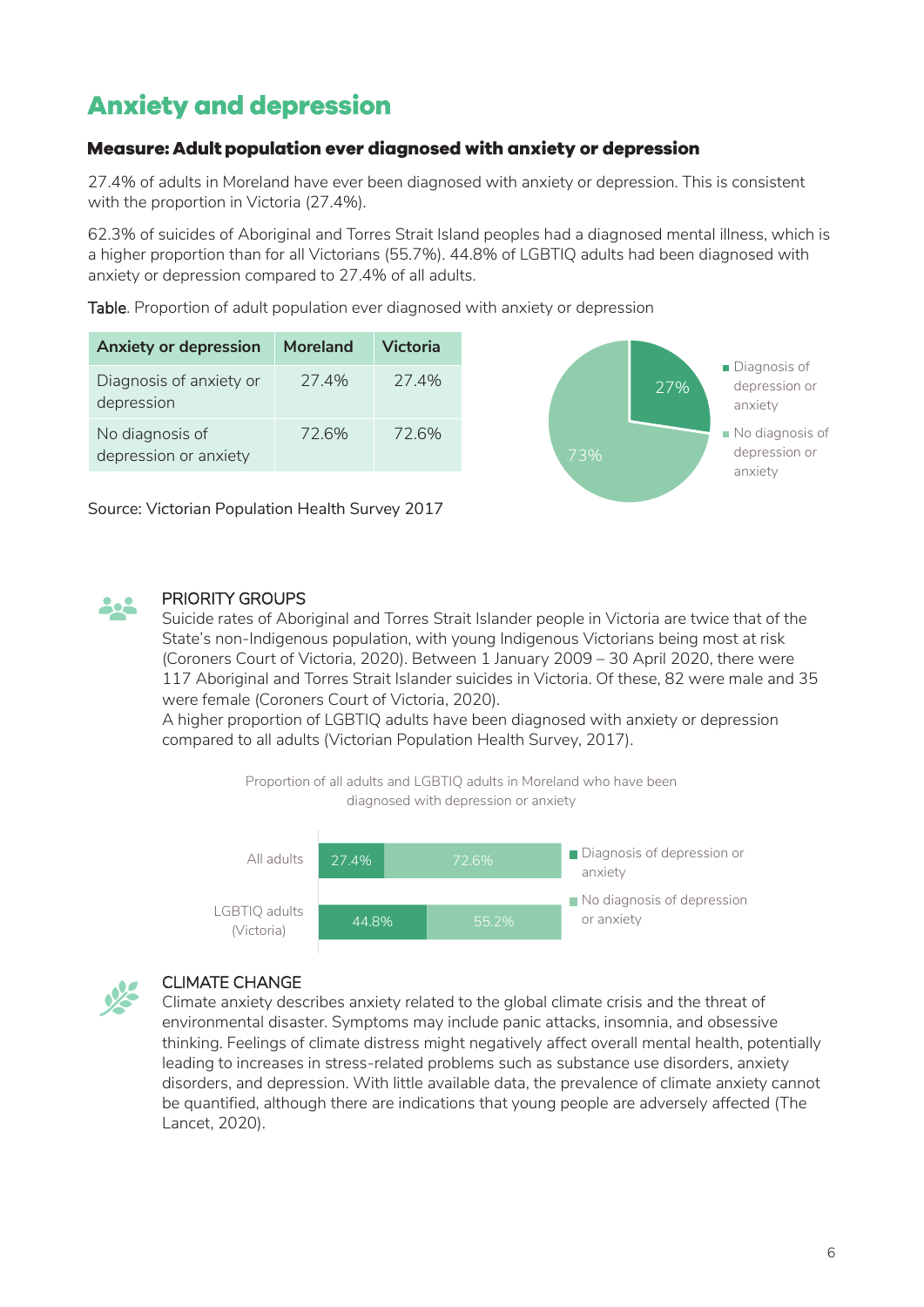### <span id="page-6-0"></span>**Accessing mental health services**

#### <span id="page-6-1"></span>Measure: Adult population who sought professional help for a mental health problem

20.9% of adults in Moreland have sought professional help for a mental health problem in the previous year, which is higher than the Victorian average (17.6%). More women (22.6%) have sought professional mental health help than men (18.7%) in Moreland.

Table. Proportion of adult population who sought professional help for a mental health problem in the previous year

| Gender  | Moreland | Victoria |
|---------|----------|----------|
| Males   | 18.7%    | 14 1 \/  |
| Females | 22 6%    | 21 2%    |
| Total   | 20.9%    | 17.6%    |





#### PANDEMIC

Many mental health services have closed or shifted to remote service during the pandemic.



#### PRIORITY GROUPS

The mental health-related hospitalisation rate of Aboriginal people from 2004 to 2015 increased by 22 per cent, whereas the rate for non-Aboriginal individuals decreased by 24 per cent over the same period. Mental and health related conditions are estimated to account for as much as 22 per cent of the health gap (12 per cent mental health conditions, 6 per cent alcohol and substance abuse and 4 per cent suicide) between Aboriginal and non-Aboriginal people (Korin Korin Balit Djak 2017).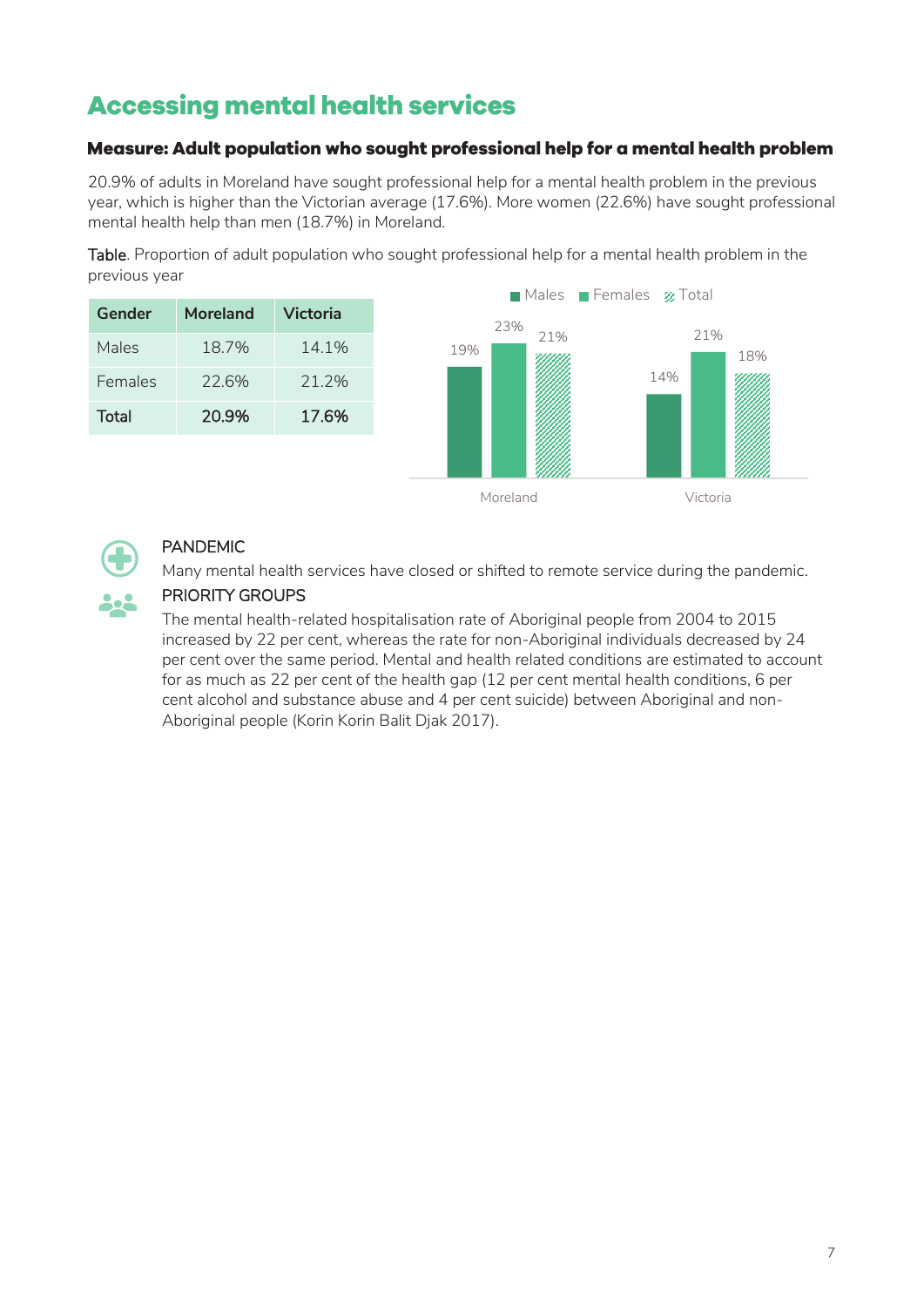### <span id="page-7-0"></span>**Resilience**

#### <span id="page-7-1"></span>**Measure: Resilience**

Resilience is an important measure of mental health and wellbeing as it gives an indication of the individual's capacity to cope with stress or unexpected life events. The 2015 VicHealth Indicators survey asked respondents to rate themselves in terms of their ability to adapt to change and whether they tend to bounce back after hardship. These ratings were then converted to a score out of 8 for an average resilience score, 8 representing the highest level of resilience.

The average level of resilience in Moreland is 6.3 out of a total possible of 8, which is slightly lower than the level of resilience of 6.5 for the Inner Metro Region.

|     | <b>Region</b> |
|-----|---------------|
| 6.1 | 5.8           |
| 6.3 | 6.2           |
| 6.5 | 6 4           |
| 6.6 | 6.6           |
| 6.4 | 6.8           |
| 6.7 | 6.8           |
| 5.6 | 6.5           |
| 6.3 | 6.5           |
|     |               |





Source: VicHealth Indicators Survey 2015



#### PRIORITY GROUPS

People with disability had significantly lower levels of resilience than people without disability (approximately 0.6 points lower out of 8) for Victoria (VicHealth Indicators Survey, 2015).

The average score for resilience among Aboriginal and Torres Strait Islander people was 6.3 compared to 6.4 among Non- Aboriginal and Torres Strait Islander people in 2015 (VicHealth Indicators Survey, 2015).